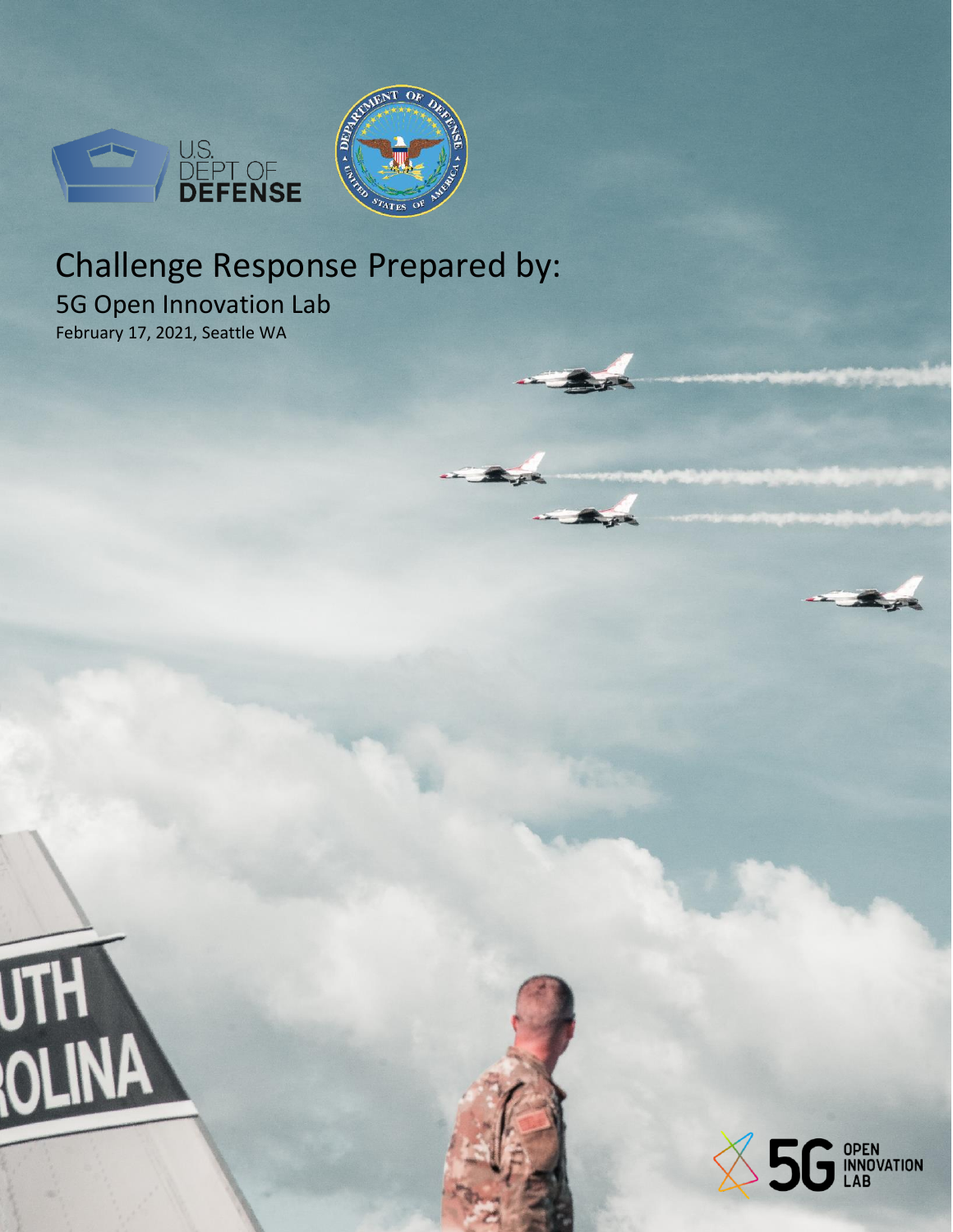

## **Contents**

| 1.   |  |
|------|--|
| 1.1. |  |
| 1.2. |  |
| 1.3. |  |
| 2.   |  |
| 2.1. |  |
| 2.2. |  |
| 2.3. |  |
| 2.4. |  |
| 3.   |  |
| 3.1. |  |
| 3.2. |  |
| 3.3. |  |
| 4.   |  |
| 4.1. |  |
| 5.   |  |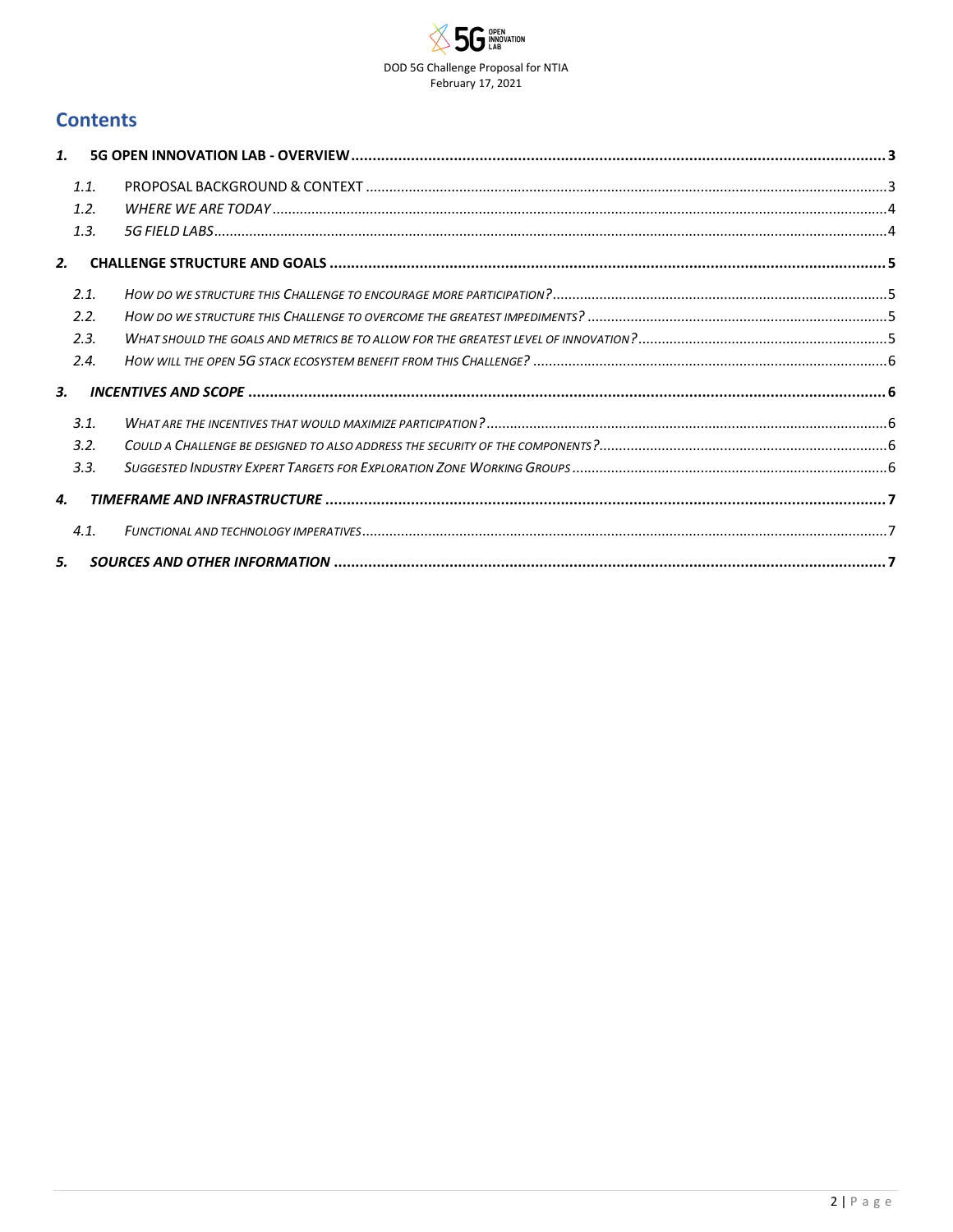# <span id="page-2-1"></span><span id="page-2-0"></span>*1.* 5G Open Innovation Lab - Overview

#### *1.1.* **PROPOSAL BACKGROUND & CONTEXT**

**Platforms (IT infrastructure) are built to support applications**. This is the case today with device operating systems running software applications or complex multi-tenant cloud computing infrastructure designed to run millions of globally distributed applications. Fifth generation (5G) wireless standards for Communication Service Providers (CSPs) promises a vastly more connected world, powered by distributed computing systems (mobile edge computing) and robust connectivity. To meet the needs standards like 3GPP2 are mandating Virtualization as a baseline. CSP adoption of 5G standards will transition their current platforms built as vendor specific silos for monolithic environments to a vendor agnostic distributed cloud-based infrastructure. Therefore, seeing 5G networks as a connectivity layer undermines its true potential as a distributed cloud powering connectivity and computing on the edge. We see this as strategic opportunity for the DOD and its forthcoming 5G Challenge.

The ethos of the 5G Open Innovation Lab was to create a partnership of leading technology and connectivity platforms focused on harnessing the innovation of application developers (startups). **We are focused on building an application based ecosystem for 5G where most of the innovation, and value, will be built.** Applications generate user value and pull through platforms; it is not often the other way around.

Nokia's Bell Labs correctly predicted a fourfold increase in data creation between 2015 and 2020<sup>1</sup>, predating the roll-out of 5G networking infrastructure. Similarly, the GSMA predicts that the number of unique mobile subscribers will grow from 5 billion in 2017 to 5.7 billion by the end of 2020².



Billions of newly connected devices for enterprises are essential to supporting use cases such as IoT, automation, robotics, and autonomous systems. Application developers will gravitate to these opportunities differentiating the United States well through its powerful software ecosystem.

4G and 5G core networks that are fully virtualized on Telco carrier grade platforms [8] like that of VMware are globally deployed in production. Pushing computing closer to users (aka edge computing) is already gathering investments from public cloud providers such as Microsoft's Azure, Amazon's AWS, and Google's Cloud Platform. In addition, the Hybrid cloud model of seamlessly secure cloud connectivity across private and public cloud is very important for the DOD and also proven by technical platform leaders such as the Founding Partners of our 5G Open Innovation Lab. Similarly, enterprises are considering their own private LTE/5G. Microsoft's recent \$2 billion acquisitions of Affirmed and MetaSwitch hint of opportunities to come through their Azure for Operators approach. Future private LTE/5G networks are positioned to support connectivity needs and edge computing as well. **Given that application developers have been focused on cloud native for several years, the industry is in its early days with respects to edge native application models. We see this an opportunity and one that the DOD can influence through its proposed 5G Challenge.** The DOD itself would benefit from seamless deployment of private LTE/5G networks, seamless secure SD\_WAN transport connectivity all offered as virtual network functions or container network functions with integrated virtual computing, virtual storage, virtual networking from Layer-2 and above on site capable of securely handling application demands on from secure public, private, and hybrid cloud environments.

We believe that the future of 5G and Edge computing will be shaped by Government entities, cloud platform service providers, hardware providers, and CSPs working together with application developers, not in silo's. In 2018 we launched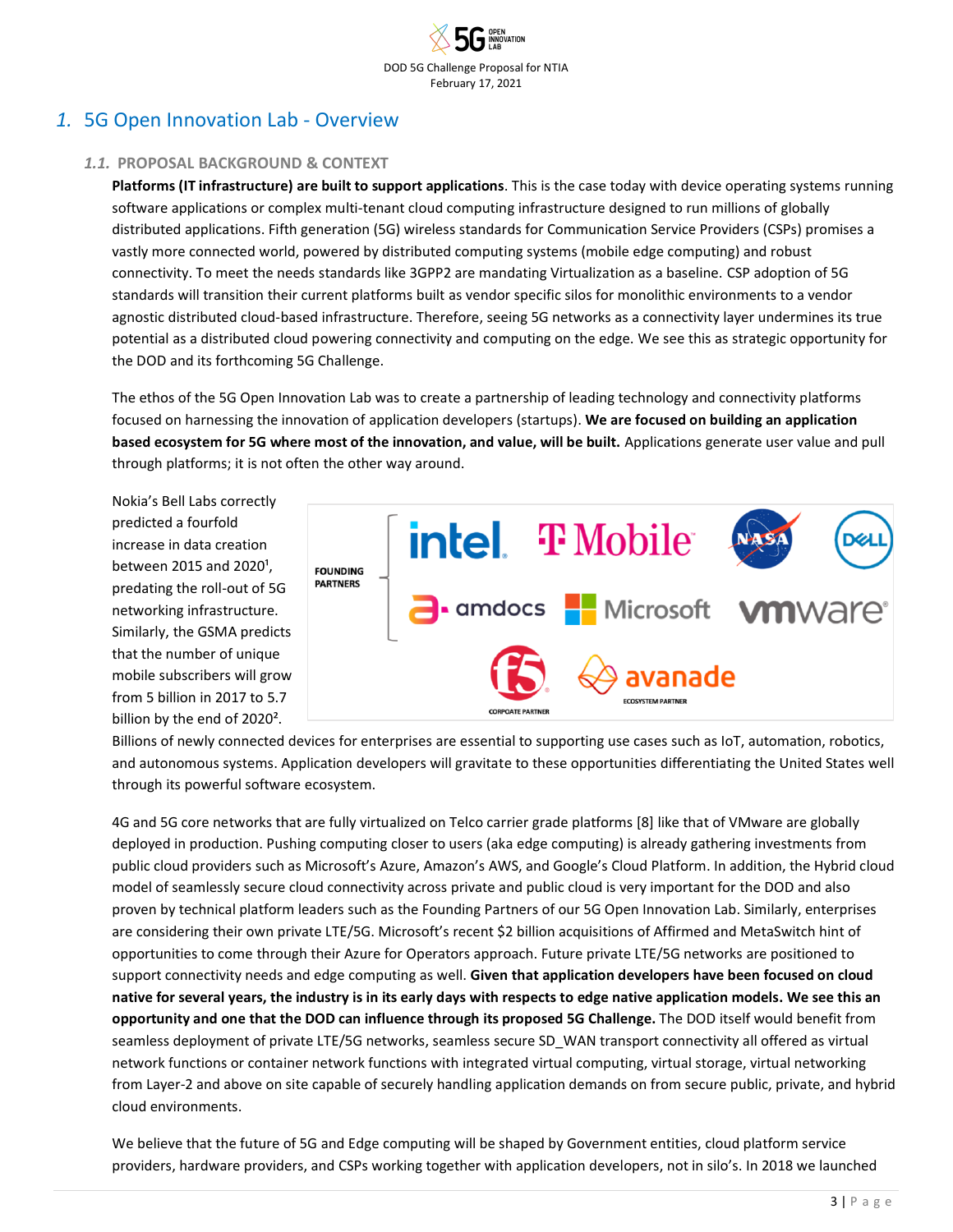

the 5G Open Innovation Lab to develop a much-needed application developer ecosystem focused on harnessing future 5G connectivity and edge computing to address current and future enterprise use case demands.

#### <span id="page-3-0"></span>*1.2. WHERE WE ARE TODAY*

The 5G Open Innovation Lab and its partners (Microsoft, T-Mobile, Intel, F5 Networks, Dell Technologies, VMware, and Amdocs) form the foundation of our program. We have created a public-private partnership in the State of Washington (see list below) to develop new application driven 5G and Edge computing use cases. Currently our public partnerships include:

- 1. University of Washington
- 2. Washington State University
- 3. Snohomish County
- 4. City of Bellevue
- 5. Pacific Northwest National Lab

To bring the products and business models into the light, we launched our Field Labs that test and validate 5G and edge powered use cases within an operating commercial setting. This approach allows us to work hand in hand with industrial customers to understand their challenges while matching them with relevant technology. In addition, the Field Labs support ongoing experimentation of new technology from Startups and our Partners in support of our applied innovation agenda. As of



today, 32 companies have joined our program ranging from early stage seed funding to Series B. Combined all companies have raised close to \$200M in funding prior to and post-graduation of the program.

#### <span id="page-3-1"></span>*1.3. 5G FIELD LABS*

Since the initiation of the Lab, we have always believed that collaboration in the context of industry is the best approach to applying innovative technology at scale. In collaboration with our partners, we were able to realize this vision through the launch of our Field Labs. Snohomish County allocated CARES funding to invest in building two standalone 5G testbeds (aka Field Labs)<sup>3</sup>. Unlike other testbeds we have seen, these are fully standalone 5G CBRS networks with both dedicated EPCs and edge computing nodes. The application builders we work with, through our Lab program, can now build edge applications supported by 5G connectivity. Together with industry, platform & public partners, and application builders, we are enabling innovation in a new way. A unique aspect of our Field Lab approach is in unifying the best in breed platform providers with public research and application developers. Our Field Labs embody the technical diversity often found in thriving ecosystems and taps into the innovative application developers that have historically differentiated the United States globally.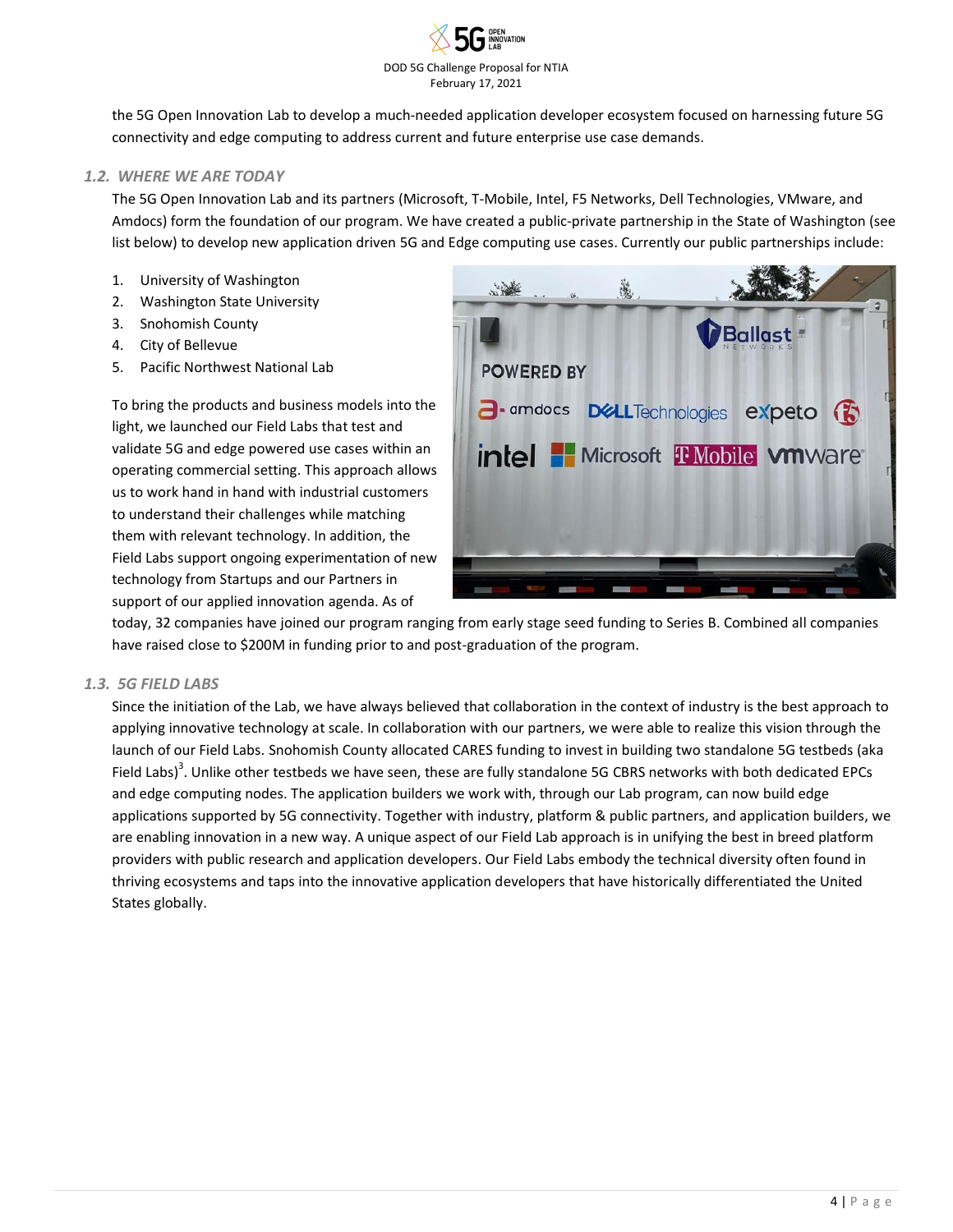# <span id="page-4-1"></span><span id="page-4-0"></span>*2.* CHALLENGE STRUCTURE AND GOALS

#### *2.1. How do we structure this Challenge to encourage more participation?*

**Our recommendation is to shift the challenge from being connectivity focused to application focused – with connectivity and edge computing as an enabling technology**. As we have shared earlier there is a robust ecosystem of supply side endeavors already in play. However, we see a lack of investment focused on cultivating the application developer engagement where much of the value will be created. User adoption of applications generate demand for infrastructure innovation similar to how the cloud computing sector operates today. Revenue, and profits, generated from cloud consuming applications drives infrastructure efficiency and innovation. We believe the world is over indexing on 5G connectivity when we should be cultivating an application ecosystem of developers who will use these platforms for creating revenue generating value. With the strong trend towards cloud native applications, the need for continuous integration (CI), Continuous Deployment (CD) type environment, precious placement of applications at the right edge and its management becomes critical. Thus the need for an overall vendor agnostic Automation and Orchestration system plays a very important role and must be a baseline part of the architecture structure.

Harnessing the immense DOD clout into applied innovation encourages the growth of application developer ecosystem. This focus and investment will create positive spill over benefit in the private sector given the scale and influence of DOD operations. Thriving application ecosystems are the investment vehicle underpinning infrastructure platforms. The transition from 3G to 4G developed a thriving application ecosystem where over the top (OTT) application developers benefited mostly from the investments made by CSPs. In parallel these application builders fueled the emergence of the cloud computing industry into what it is today. Unfortunately, CSPs were unable to tap into the value created from applications and have struggled to differentiate beyond connectivity services. 5G is an important pivot point for the industry into edge computing directly engaging application developers' hand in hand with the public cloud industry. From our perspective, CSPs need to branch out beyond connectivity into the cloud not just for engaging application developers, but to also generate new profitability which in turn will create self-sustaining infrastructure innovation. Engaging the private sector through this approach will drive infrastructure and application innovation benefiting the US economy and in creating innovations of benefit to the DOD. There is an important flywheel initiated by demand created through applications. It is challenging to invest in new platform capabilities when return on investments are limited to just device connectivity (ARPU) certainly in a saturated market like the United States.

From a 5G Open Innovation Lab perspective, we would be honored to help the DODs 5G Challenge. Our unique platform of private and public partnerships is already focused on accelerating 5G business solutions and developing a relevant 5G and edge developer ecosystem backed by our Founding and Corporate Partners. We are focused on building a robust, innovative, application ecosystem where developers can build for what we see as immense 5G and edge platform potential.

#### <span id="page-4-2"></span>*2.2. How do we structure this Challenge to overcome the greatest impediments?*

Being connectivity and edge computing focused encourages important industry collaboration. Developing an engaged, cross-industry ecosystem, we share knowledge, collaborate to solve problems and identify solutions that work for the industry, not just for infrastructure or one Company in particular. **It is therefore our recommendation that the DOD consider developing a similar ecosystem of proven Platform providers, Industry leaders, and startups** to address application development potential and to deal with impediments known today and in future.

#### <span id="page-4-3"></span>*2.3. What should the goals and metrics be to allow for the greatest level of innovation?*

We believe in developing an open 5G platform and fully support the O-RAN Alliance and other consortiums<sup>4</sup>. However, no one company can do this alone which is why the 5G Open Innovation Lab focuses on applied innovation supported by private and public partnerships. We propose the following goals and metrics for DOD consideration: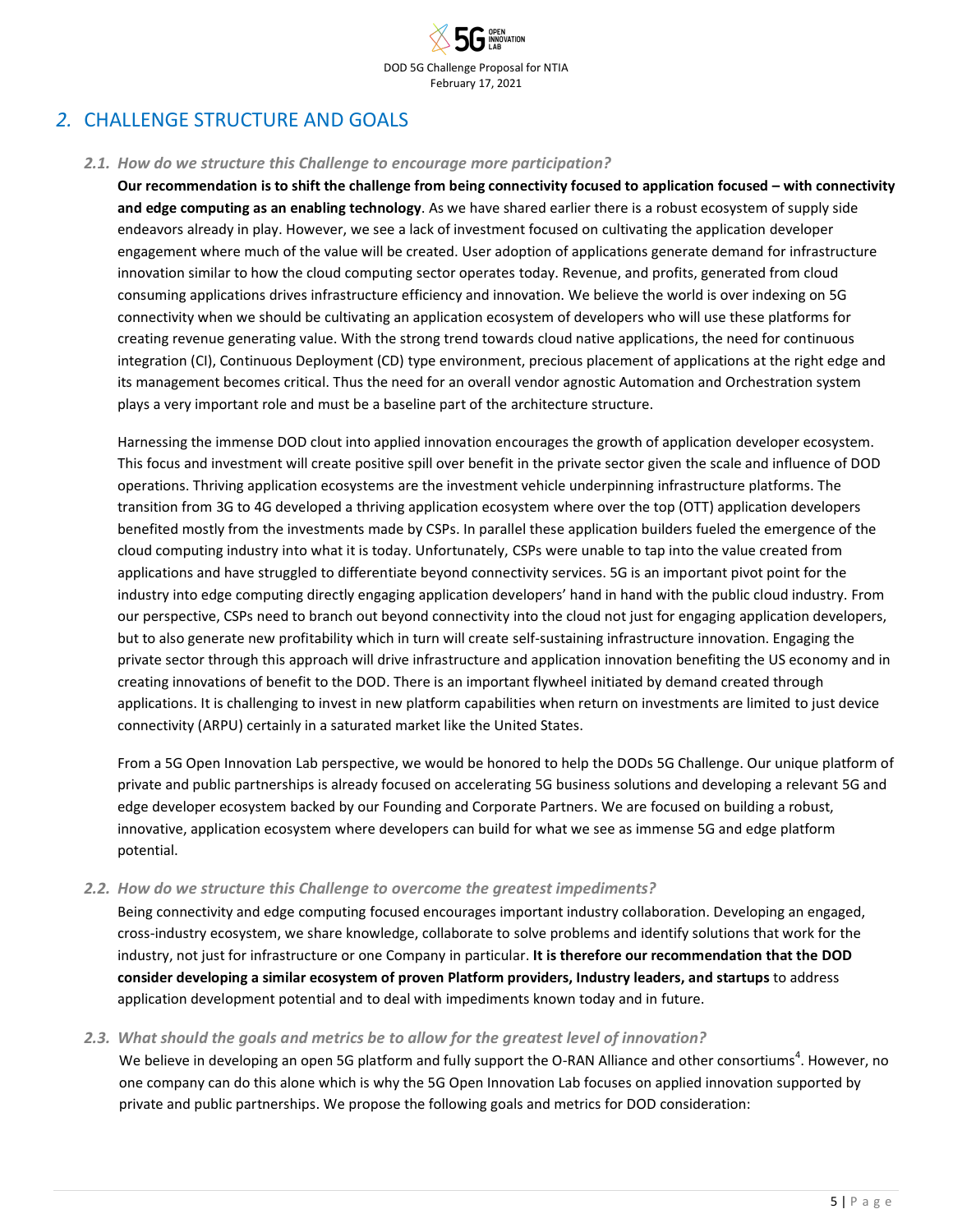

| <b>Program Goals</b>                              | <b>Success Metrics</b>                                             |
|---------------------------------------------------|--------------------------------------------------------------------|
| Bring US Industry leaders together to build       | 10+ US-based Industry Leaders to help guide the Program and run    |
| consensus across a common open Stack vision       | POCs with the Startups                                             |
| Develop a startup program that cultivates         | 20+ startups through the program per year during a 3-year program  |
| talented companies solving challenging problems   |                                                                    |
| Identify DOD challenges, and invest in, solving   | Scalable use cases that have applicability to the DOD and private  |
| these challenges through our proposed program.    | industry. Profitability drives supply side innovation.             |
| Validate startups that can solve DOD and Industry | Transition 7+ companies / year into an advanced state of readiness |
| challenges, advancing product readiness           | (funding / POC at Field Lab)                                       |

#### <span id="page-5-0"></span>*2.4. How will the open 5G stack ecosystem benefit from this Challenge?*

Since 2000, Microsoft, Amazon, and Google have invested over \$347 billion of CAPEX<sup>5</sup> into their public cloud services. In 2020 over \$257B of revenue was generated through public cloud services<sup>6</sup> according to industry research firm Gartner. CSP have started to build their own 5G private clouds and they also need to protect their 4G investments. **By enabling application driven innovation allowing for an open 5G hybrid architecture we strongly believe that this will lead to selfsustaining infrastructure investment and innovation not too dissimilar from investments into the public cloud.** 5G gives CSPs a unique opportunity to tap into the application developer ecosystem for the first time. If US-based CSPs are able to monetize and profit from the application platform services (the edge and connectivity) they will enjoy a global competitive advantage well into the future. The DOD has the means and influence necessary for initiating the convergence of connectivity and computing on the edge. In return, the DOD can reap the benefits of private investments and ecosystem engagements in support of their near and long terms priorities.

## <span id="page-5-2"></span><span id="page-5-1"></span>*3. INCENTIVES AND SCOPE*

#### *3.1. What are the incentives that would maximize participation?*

We have found that by giving the ecosystem a Common modular platform to collaborate, engage in joint proofs of concepts, and co-develop with platform providers we were able to encourage strong participation. In 2020, the DOD launched 5 of its own test beds<sup>7</sup> to promote 5G technology development in support of key DOD priorities. By being an early adopter this will surely spur industry solutions to key DOD priority areas, discover new use cases, accelerate innovation and solve key challenges by creating a collaborative ecosystem and expanding industry involvement. **We recommend broadening the ecosystem to include 3 key groups: Platform Companies (Microsoft, Dell, VMWare, Intel, TMobile), Industry leaders (CNH, GM, Boeing, Lockheed, etc.) and startups.**

#### <span id="page-5-3"></span>*3.2. Could a Challenge be designed to also address the security of the components?*

Yes, intrinsic security at component level and cross cloud security is imperative for the DOD and private enterprise ecosystem. **Our Corporate Partners take security very seriously and so do we. We envision providing East-West and North-south Security, all through software entities and running security tests and hackathons against our own Network and the platforms our startups are deploying.** What makes this unique is that we have some of the greatest programming minds working together – startups, developers and Corporate leaders to come up with new solutions. We recommend replicating this approach to addressing DOD security challenges of today and the future.

#### <span id="page-5-4"></span>*3.3. Suggested Industry Expert Targets for Exploration Zone Working Groups*

In much the same way has built its own 5G testbeds, the 5G Open Innovation Lab has engaged Public and Private entities to develop a Private 5G Field Labs that enables our Corporate and startup partners to test solutions initially for the Agriculture Industry. More broadly, our current focus is on several high-growth market areas, including:

- 1. Manufacturing (discrete and process)
- 2. Transportation & logistics
- 3. Energy (inclusive of oil/gas, and utilities)
- 4. Healthcare
- 5. Education